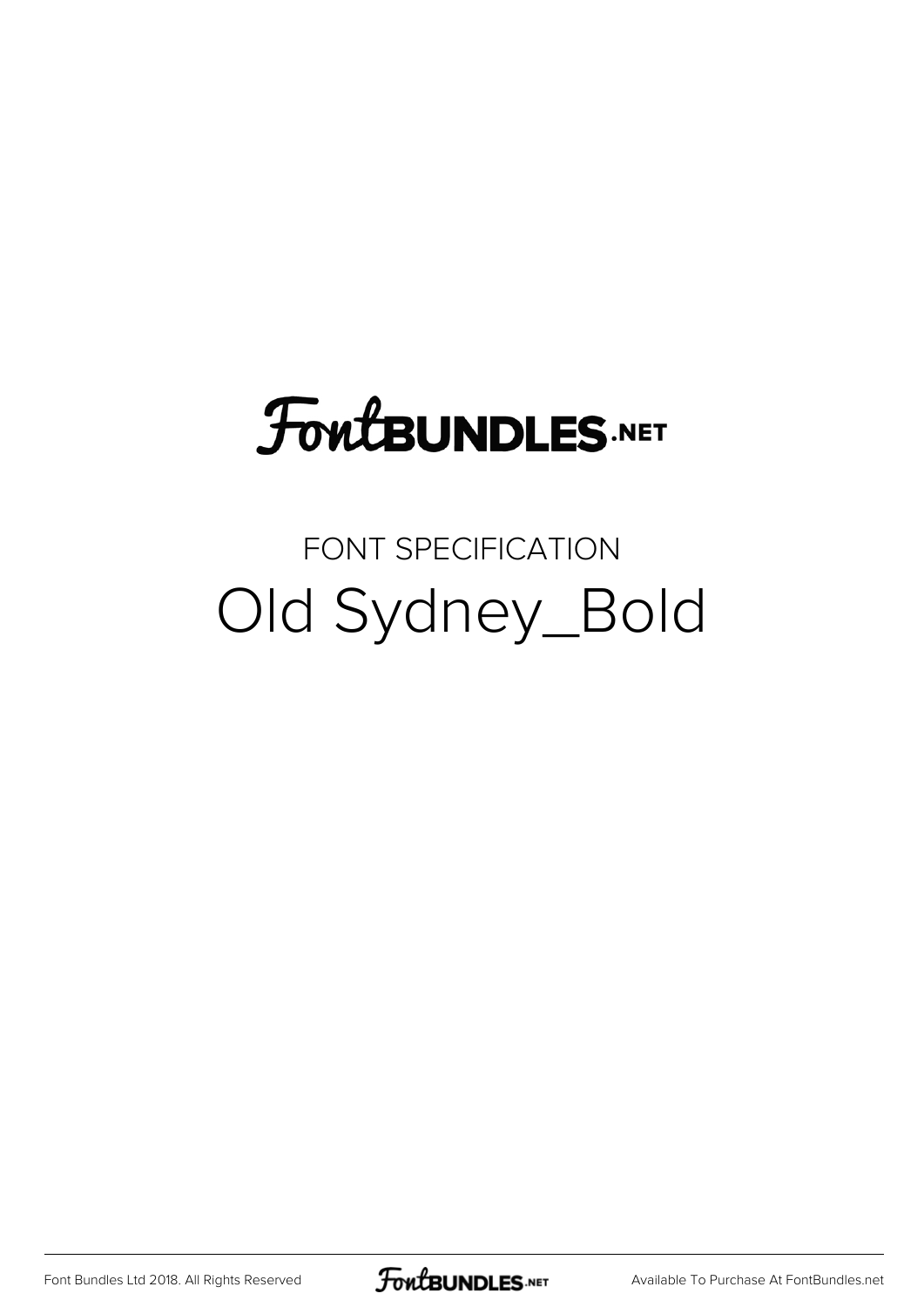#### OLD SYDNEY\_bold - Regular

**Uppercase Characters** 

## ABCDEFGHIJKLMN OPQRSTUVWXYZ

Lowercase Characters

## abcdefghijklmnop grstuvwxyz

**Numbers** 

#### 0123456789

**Punctuation and Symbols** 

# \$ % & ' ( ) \*  $-$  . : ; < = > ? / \ /  $\left\{ \begin{array}{c} 1 \end{array} \right\}$  ;  $\oint \quad \mathcal{L} \quad \alpha \quad \mathcal{L} \quad \gamma$ R  $\int dX$  $\boldsymbol{2}$ - 3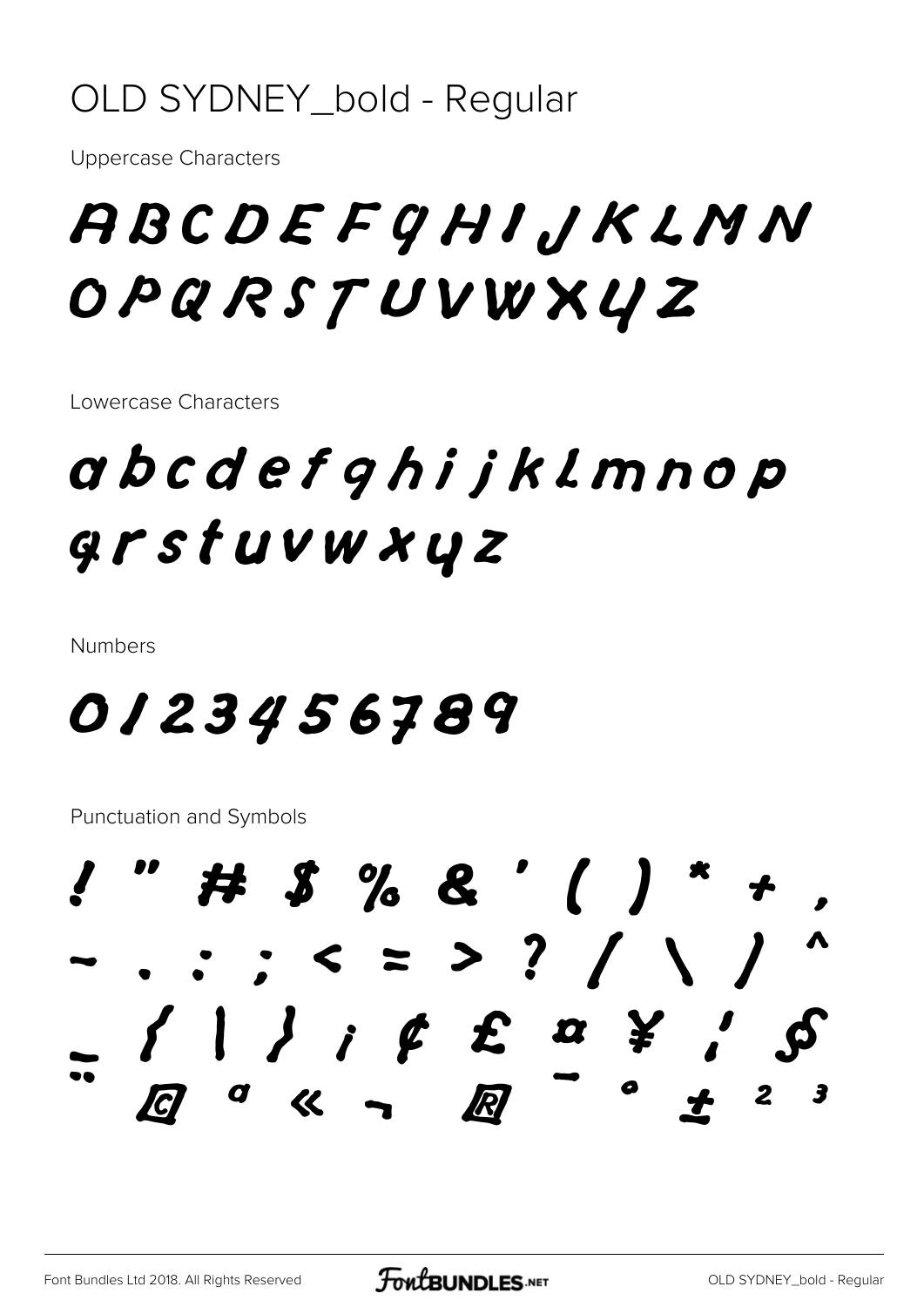# **´ µ ¶ · ¸ ¹ º » ¼ ½ ¾** All Other Glyphs

# **À Á Â Ã Ä Å Æ Ç È É Ê Ë Ì Í Î Ï Ð Ñ Ò Ó Ô Õ Ö × Ø Ù Ú Û Ü Ý Þ ß à á â ã ä å æ ç è é ê ë ì**

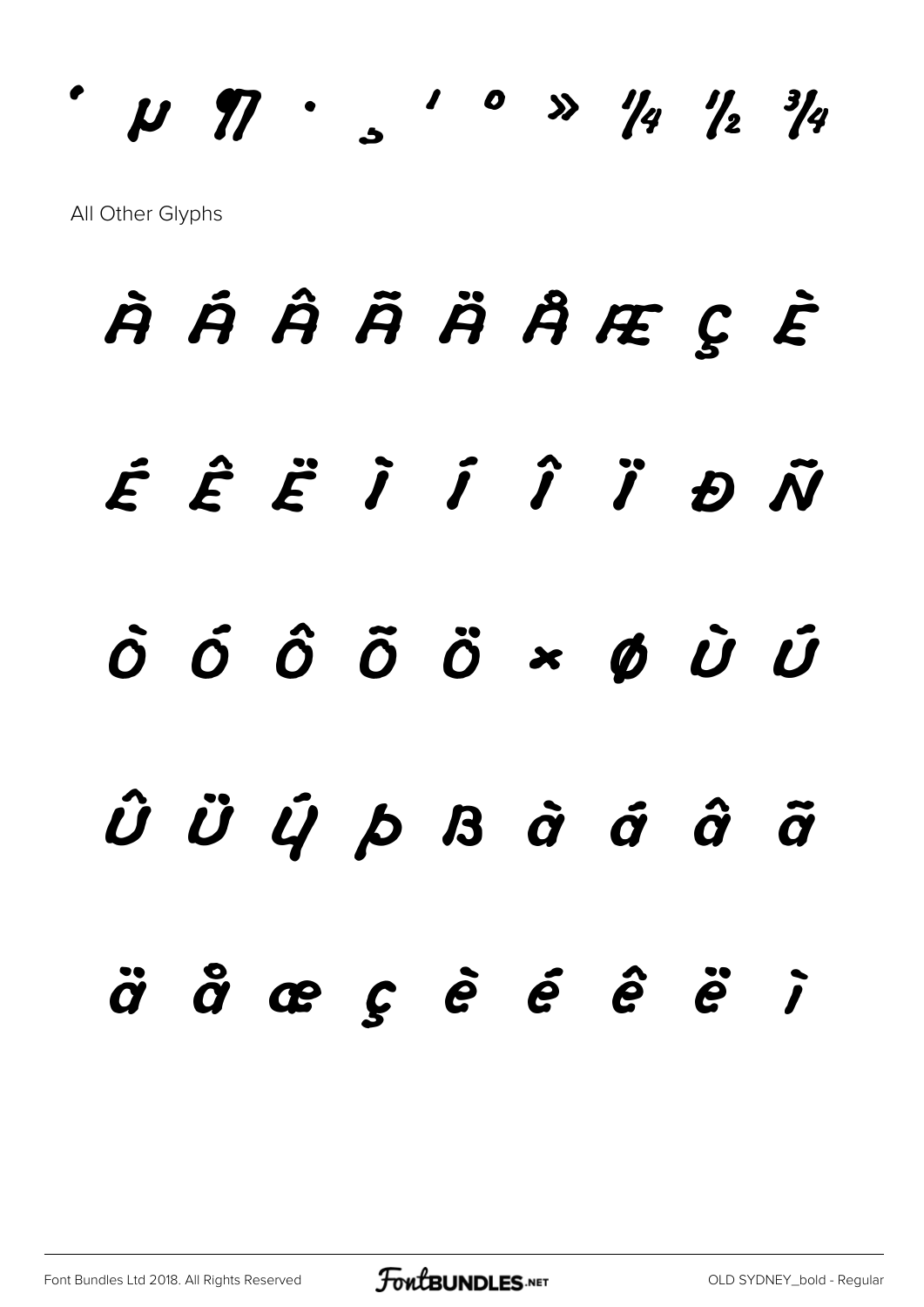